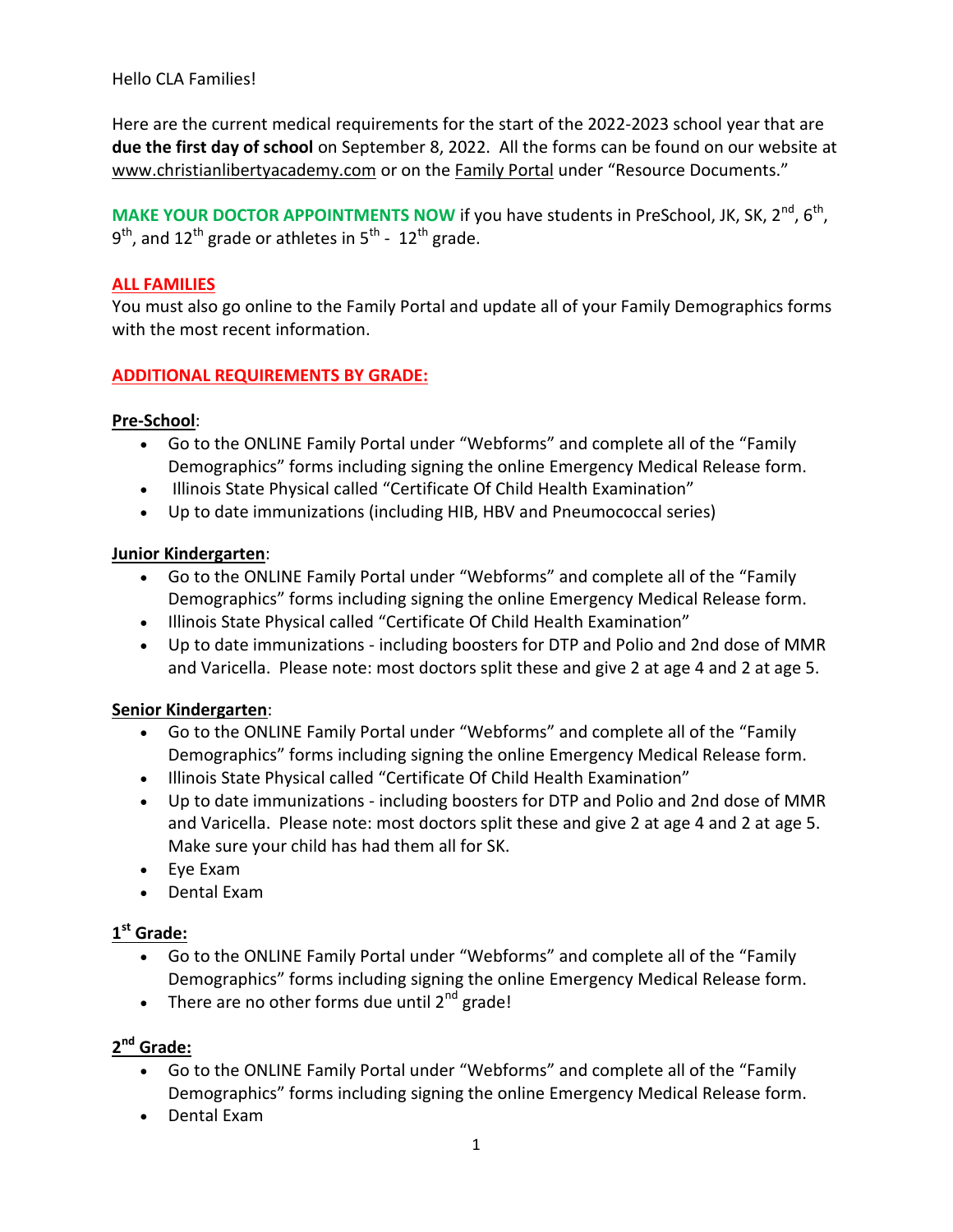## **3 rd, 4th , & 5 th Grades:**

- Go to the ONLINE Family Portal under "Webforms" and complete all of the "Family Demographics" forms including signing the online Emergency Medical Release form.
- $\bullet$  5<sup>th</sup> grade athletes need a yearly physical.
- There are no other forms due until  $6^{th}$  grade!

### **6th Grade**:

- Illinois State Physical called "Certificate Of Child Health Examination" *do not use the sports exam form – it must be on the state form.*
- Up to date immunizations (including Tdap booster and Meningococcal vaccine)
- Dental Exam

# **7 th & 8 th Grades:**

- Go to the ONLINE Family Portal under "Webforms" and complete all of the "Family Demographics" forms including signing the online Emergency Medical Release form.
- $\bullet$  7<sup>th</sup> & 8<sup>th</sup> grade athletes need a yearly physical.
- There are no other forms due until  $9^{th}$  grade!

# **9 th Grade**:

- Go to the ONLINE Family Portal under "Webforms" and complete all of the "Family Demographics" forms including signing the online Emergency Medical Release form.
- Illinois State Physical called "Certificate Of Child Health Examination" " *do not use the sports exam form – it must be on the state form.*
- Up to date immunizations
- Dental Exam

# **10th & 11th Grades:**

- Go to the ONLINE Family Portal under "Webforms" and complete all of the "Family Demographics" forms including signing the online Emergency Medical Release form.
- Athletes need a yearly physical.
- There are no other forms due until  $12^{th}$  grade!

# **12th Grade:**

- Go to the ONLINE Family Portal under "Webforms" and complete all of the "Family Demographics" forms including signing the online Emergency Medical Release form.
- Up to date Meningococcal booster for  $12<sup>th</sup>$  grade. The doctor can fill out the immunization section of the State of Illinois Certificate of Child Health Examination form or use the form called "Documentation of Meningococcal (MCV4) Vaccine.

**All Athletes in Grades 5 – 12** must have a yearly physical exam. Use the Certificate of Child Health Exam for grades 5 through 8. Use the IHSA Sports Exam form for grades 9 through 12. Remember that  $9<sup>th</sup>$  grade athletes must also submit the required State of Illinois form called the Certificate of Child Health Examination.